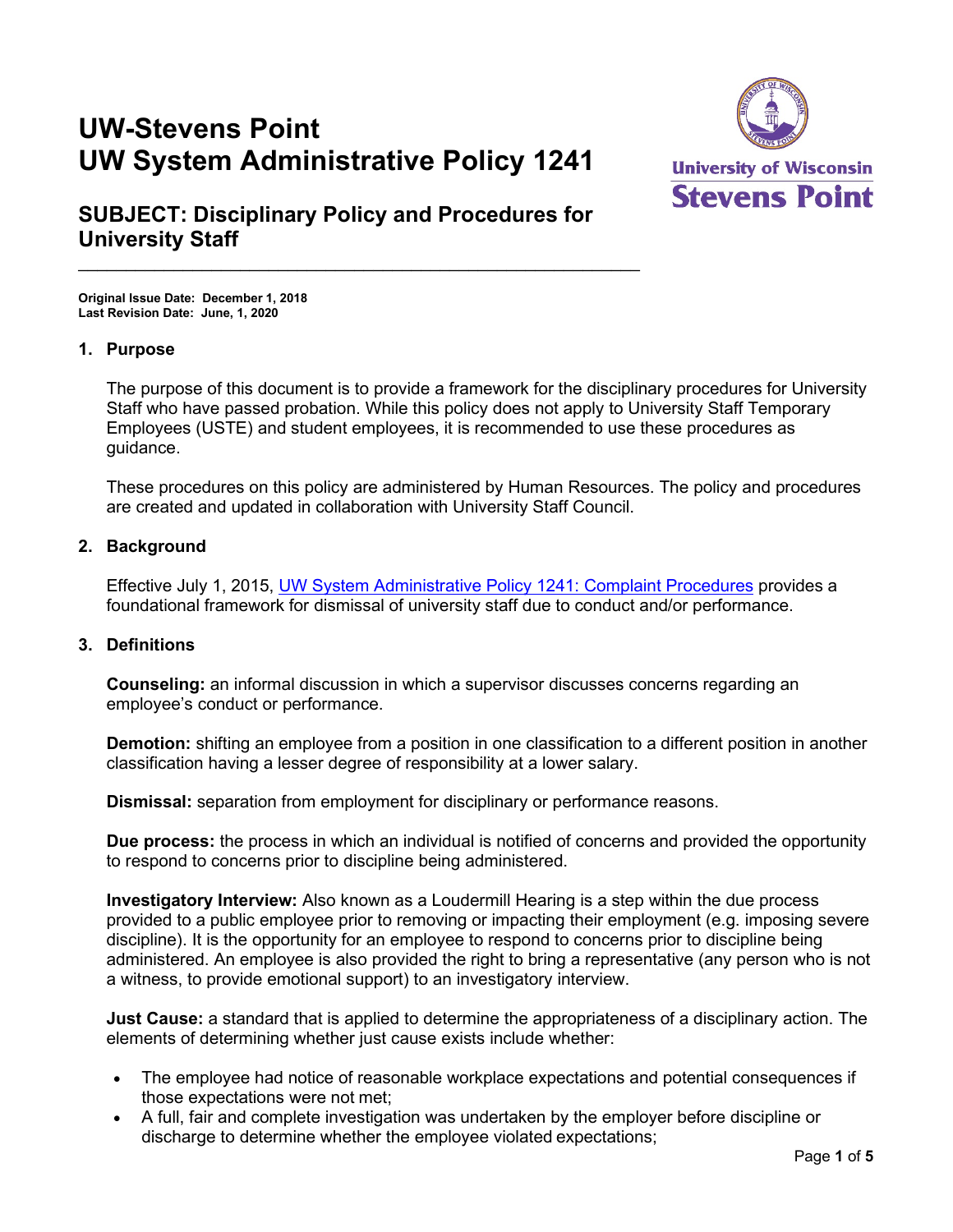- The employer obtained substantial evidence of the employee's guilt;
- Workplace expectations were applied equitably and without discrimination; and
- The degree of discipline imposed was reasonably related to the seriousness of the employee's offense and the employee's past record.

**Progressive discipline:** the method of using increasingly severe measures when an employee fails to correct a problem after being given a reasonable opportunity to do so.

**Suspension:** an action taken by the University to temporarily relieve the employee of duties and place the employee on leave without pay.

#### **4. Policy**

An employee who repeatedly or seriously violates the department's, University's, or UW System's workplace expectations or state or federal laws, whether the same or different in nature, may be subject to progressive disciplinary action using just cause and due process.

Generally, the standards for disciplinary action apply to incidents which occur while an employee is working for the University. For incidents occurring off the job, disciplinary action will be determined based on the facts and circumstances of the situation, which include and are not limited to, the employee's ability to continue to perform their current role and whether it adversely impacts the University's ability to carry out its assigned mission.

# **A. Pre-Disciplinary**

- 1. Prior to discipline occurring, counseling may be an appropriate first step to address concerns regarding an employee's conduct or performance. A supervisor conducts the below steps to provide counseling.
	- a. Meet with the staff member to:
		- Explain the performance or behavioral concern;
		- Share the impact of the performance (quality, impact on colleagues/students, etc.)
		- Ask the employee what might be the cause of the issue and what resources or support is needed to ensure effective performance/conduct;
		- Discuss resources/support which can be provided;
		- Confirm expectations regarding performance, provide copies of applicable policies, and provide a timeline for improvement
			- $\circ$  When the issue is misconduct, the behavior must cease immediately.
	- b. Document the discussion informally through email or memo and provide it to the employee. The document does not go into the employee's personnel file.
- 2. Where appropriate, individuals will be placed on a [Performance Improvement Plan \(PIP\)](https://www.uwsp.edu/hr/Pages/Training%20and%20Development/Performance-Reviews.aspx) prior to formal disciplinary action. A PIP may be provided concurrently with one of the informal steps listed above. PIP information is available through the [Human Resources website.](https://www.uwsp.edu/hr/Pages/Training%20and%20Development/Performance-Reviews.aspx) The PIP is placed in the employee's personnel file.
- 3. A verbal notice by the immediate supervisor **is required** as an informal discipline action prior to moving into formal disciplinary action (except as warranted by serious violations). A consultation with Human Resources prior to providing a verbal notice is encouraged. The steps are the same as a counseling and additionally include: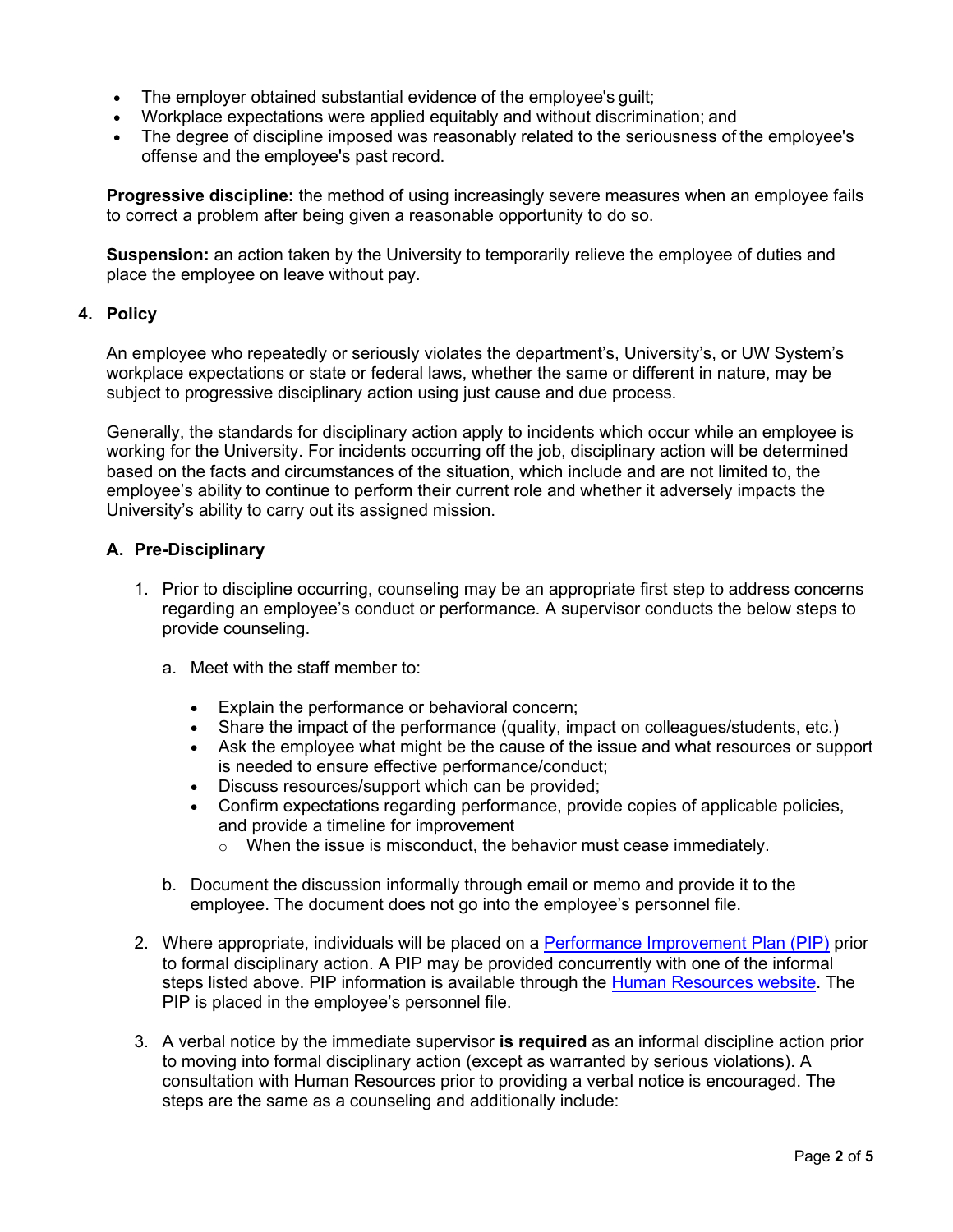- A statement in which failure to improve may lead to discipline, up to and including termination, a copy of the disciplinary policy and any other policies violated should be provided;
- The supervisor provides a copy of the document to Human Resources. However, it does not go into the employee's personnel file.

# **B. University Staff Probationary Employees**

The probationary period for each University Staff employee is intended to be a working test period following appointment to an on-going or project appointment. In accordance with [UW](https://www.wisconsin.edu/uw-policies/uw-system-administrative-policies/job-security/)  [System Administrative Policy 1250: Job Security,](https://www.wisconsin.edu/uw-policies/uw-system-administrative-policies/job-security/) probationary employees may be disciplined without a right of appeal and are subject to dismissal for any single offense or for failure to meet required performance levels during the probationary period. Additionally, an employee who moves between jobs in the UW System or UW-Stevens Point has no guarantee of continued employment if they do not complete probation in the new position.

# **5. Procedures**

Prior to disciplinary action, the pre-disciplinary steps must be considered or completed. Disciplinary action normally begins at the lowest step in the Progressive Discipline process. However, discipline may be advanced dependent upon the seriousness of the performance issue or offense. Each step follows just cause and due process. At each stage the immediate supervisor (with hiring/firing authority) consults with Human Resources prior to investigation and administering discipline. Upon initial consultation, Human Resources determines whether the investigation needs to be done in collaboration with Human Resources. Formal discipline is provided verbally/in person, then in writing to the employee, and a copy of the discipline document goes into the employee's personnel file.

#### **A. Progressive Discipline**

#### **1. Written Notice**

This is the first step of progressive discipline.

- a. Meet with the staff member to:
	- Explain the performance deficit or behavioral concern;
	- Share the impact of the performance (quality, impact on colleagues/students, etc.)
	- Ask the employee what might be the cause of the issue and what resources or support is needed to ensure effective performance/conduct;
	- Discuss resources/support which can be provided;
	- Confirm expectations regarding performance, provide copies of applicable policies, and provide a timeline for improvement
		- o When issue is misconduct, it must cease immediately;
	- Include statement in which failure to improve may lead to discipline, up to and including termination, a copy of the disciplinary policy and any other policies violated should be provided;
- b. Document the discussion informally, email or memo and provide it to the employee. A copy is sent to Human Resources to be placed into the employee's personnel file.

#### **2. Suspension or Decision Making Day**

This is a severe form of discipline which can be administered as a step in the progressive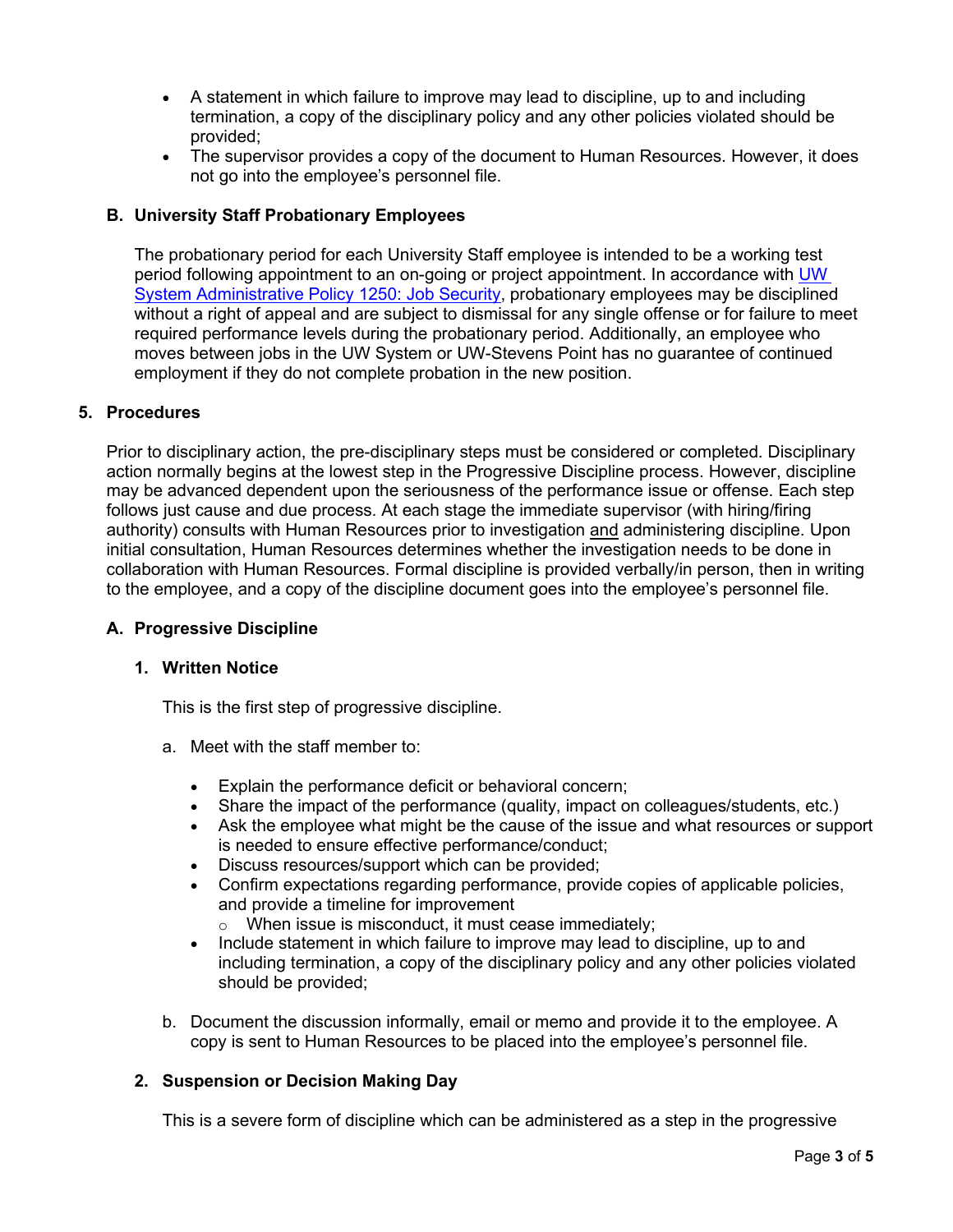discipline procedure following one or more written reprimands, or for the first order of a serious offense. Follow the process under Written Notice. As appropriate, summarize previous informal and formal steps taken to address the issue. For this step, the supervisor may choose suspension or decision making day.

#### **a. Suspension**

A suspension's length will take into consideration the behavior and severity of the concern. A suspension will not be longer than 30 days.

#### **b. Decision Making Day**

The employee receives an assignment to reflect on their conduct and their relationship with UW-Stevens Point to complete as a paid workday at home. The employee must remain available during that employee's scheduled shift. If an employee is unavailable without notice and authorization, the employee may be regarded as absent without leave and subject to progressive discipline up to and including termination.

The employee is asked to return to work the following scheduled work day. Upon return, the employee acts using one of the three options below to fulfill Decision Making Day.

Options:

- Provide a written commitment to solve the problem and/or act in an acceptable level of behavior with an outline of how they will change to ensure an issue will no longer occur or;
- Return to work without a commitment creating the possibility of termination or;
- Resign.
	- $\circ$  Failure to return to work after Decision Making Day may constitute as resignation.

#### **3. Dismissal or Demotion**

This is the most severe form of discipline that can be imposed on an employee. It can be administered as the final step in the progressive discipline procedure following one or more written reprimands, suspension, or decision making day, or for the first order of a serious offense.

Prior to investigation the immediate supervisor consults with Human Resources. The investigation is done in collaboration with Human Resources. The immediate supervisor and Associate Director of Human Resources may make the discipline determination after consultation with senior division leadership and the Vice Chancellor (and/or Chancellor as appropriate). Where appropriate, a final investigatory interview is conducted by the Chief Human Resources Officer and the division Vice Chancellor to determine disciplinary action.

An employee may be demoted as a form of disciplinary action when an employee's failure to achieve or maintain performance standards in their current role is the concern.

#### **B. Investigatory Leave or Temporary Assignment**

In some situations, it may be necessary to remove an employee from the workplace pending the outcome of a performance/conduct investigation. An investigatory leave may be appropriate as an interim measure for at least two reasons to: